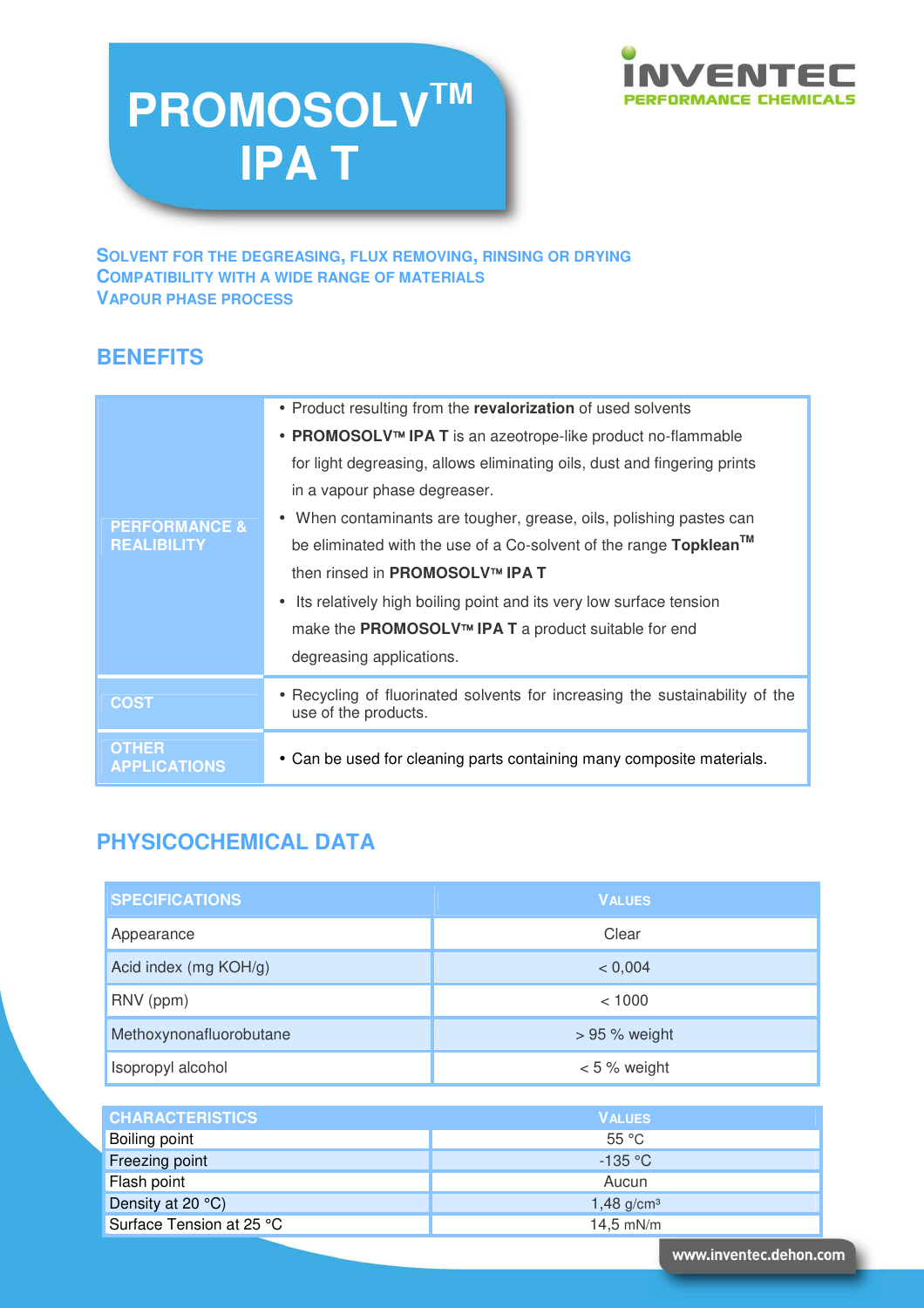| <b>Heat transfer</b>      |                |  |  |  |
|---------------------------|----------------|--|--|--|
| Vapor pressure at 20°C    | 27.6 kPa       |  |  |  |
| Dynamic viscosity at 25°C | $0.75$ mPa.s   |  |  |  |
| Heat of vaporization      | $165$ kJ/kg@bp |  |  |  |
| Specific heat             | 1,17 kJ/kg K   |  |  |  |

Theoretical characteristics for reference.

#### **PROCESS PARAMETERS\***

| <b>CLEANING</b>     | <b>Method</b> : vapour phase process with or whit out ultrasounds<br><b>Concentration: Pure or in Co-solvent</b><br><b>Temperature</b> : up to 55 $^{\circ}$ C                                                                                                                             |
|---------------------|--------------------------------------------------------------------------------------------------------------------------------------------------------------------------------------------------------------------------------------------------------------------------------------------|
| <b>RINSING</b>      | • In Co-solvent process the PROMOSOLV™ IPA T can be used for<br>rinsing, with ultrasounds or nozzles by immersion                                                                                                                                                                          |
| <b>OBSERVATIONS</b> | • The contact time may vary according to the surface part condition and<br>the nature of the pollution.<br>• It is recommended to use it in a tank provided with a cover to limit<br>evaporation.<br>• It is recommended to use it in a vapour degreaser with powerful<br>condenser coils. |

\*The parameters will depend on such factors as operating conditions, cleaning time and the nature of contaminants

INVENTEC assists you in the study of the compatibility of pollutants with the product and in the process definition adapted to your need.

#### **PACKAGING TYPE**

| Ref.  | Capacity |  |
|-------|----------|--|
| 15333 | 30 kg    |  |
| 15443 | 230 kg   |  |

#### **STORAGE & VALIDITY**

Store in closed container. Storage life: 18 months.

**PROMOSOLV<sup>IM</sup>** IPA T is noncombustible in normal conditions of use and storage. This fluid is highly resistant to heat aging and hydrolysis when stored and during use. Detailed handling procedures are provided in the corresponding safety data sheet, available on request. This product does not sustain burning according to standard ASTM D4206-86 (< 1 second).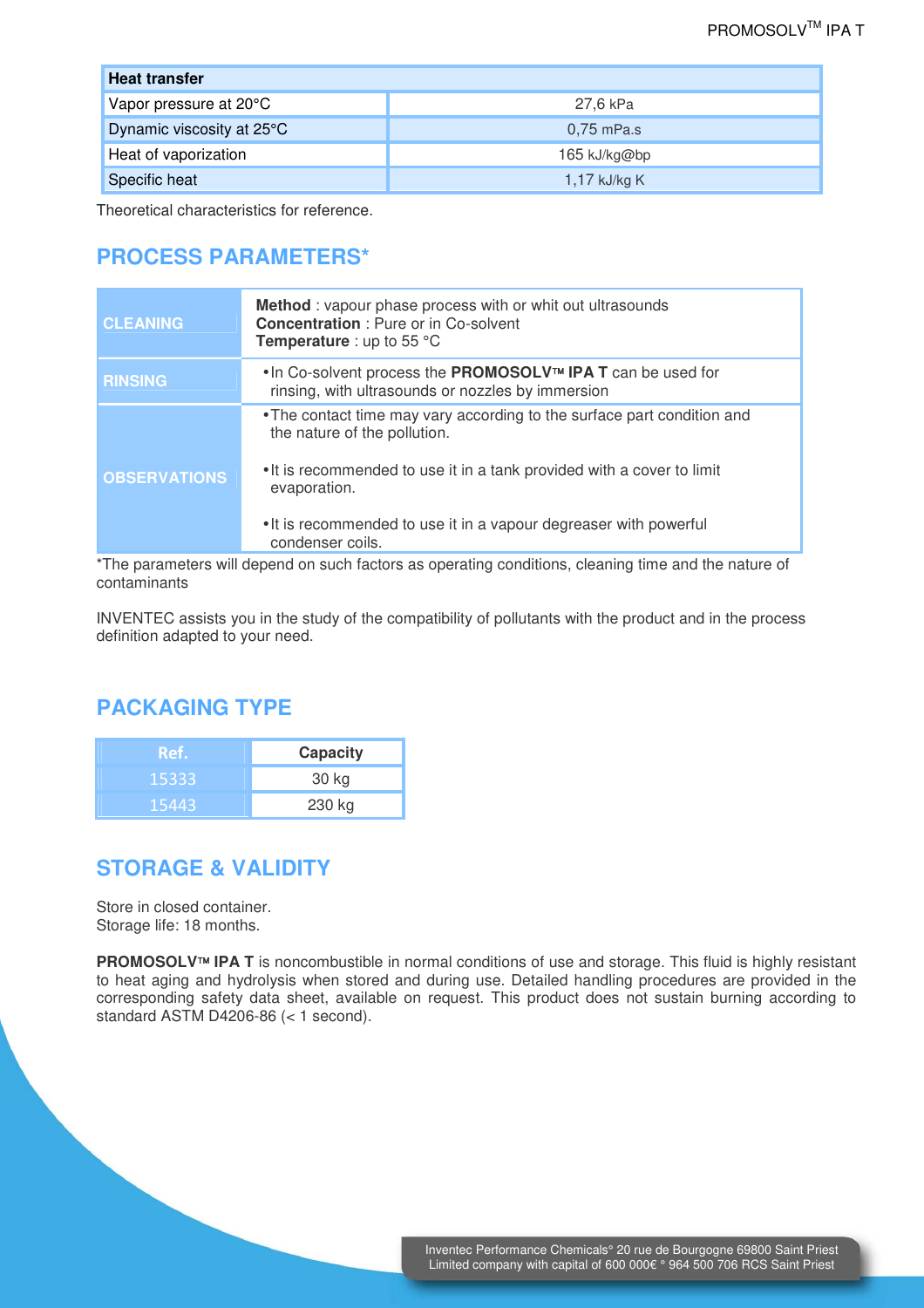# **COMPATIBILITY OF MATERIALS**

Compatibility tests of the **PROMOSOLV IPA T** show good compatibility with a wide range of metals, plastics and elastomers, similar to the performance of perfluorinated liquids.

Good compatibility with particularly sensitive plastics such as polycarbonate and PMMA indicates a possible use in cleaning parts containing many composite materials.

| <b>METALS</b>                           | <b>PLASTICS</b> | <b>ELASTOMERS</b> |
|-----------------------------------------|-----------------|-------------------|
| Aluminum                                | Acrylic (PMMA)  | Butyl rubber**    |
| Copper                                  | Polyethylene    | Natural rubber    |
| Carbon steel                            | Polypropylene   | Nitrile rubber    |
| Stainless steel                         | Polycarbonate   | <b>EPDM</b>       |
| <b>Brass</b><br>(copper-<br>zinc alloy) | Polyester       |                   |
| Molybdenum                              | Polyester       |                   |
| Tantalum                                | Epoxy           |                   |
| Tungsten                                | <b>PET</b>      |                   |
| Cu/Be C172 alloy                        | <b>ABS</b>      |                   |
| Mg AZ32B alloy                          |                 |                   |

Compatible after exposure of 1 hour at boiling point.

\* Butyl rubber is preferable for prolonged exposure > 1 month. Exception: swelling of PTFE and silicone rubber.

#### **HSE**

| <b>PROPERTIES</b>               | <b>UNITS</b> | <b>PROMOSOL™ IPAT</b> | <b>TRICHLORETHYLENE</b> | <b>CHLORURE DE</b><br><b>METHYLENE</b> |  |  |
|---------------------------------|--------------|-----------------------|-------------------------|----------------------------------------|--|--|
| <b>Environmental data</b>       |              |                       |                         |                                        |  |  |
| Ozone depletion potential       | <b>ODP</b>   | 0                     | < 0,005                 | < 0,005                                |  |  |
| Greenhouse effect               | <b>GWP</b>   | 320                   | < 10                    | < 100                                  |  |  |
| <b>TOXICITY</b>                 |              |                       |                         |                                        |  |  |
| Mean Exposure Values MEV/<br>8h | ppm          | 750/400*              | 25                      | 50                                     |  |  |
| <b>VOC</b>                      |              | <b>YES</b>            | <b>YES</b>              | <b>YES</b>                             |  |  |

\* This product thus complies with regulations and INRS authorizations. Isopropyl alcohol has an 8hr. mean exposure value MEV of 400ppm.

Provide gloves and suitable safety glasses when handling. Comply with the MSDS for use of the product.

# **ECOPROGRAMME**

INVENTEC has established a return program for used solvents. Our laboratory uses the important data related to the use of solvents, and determines if the product is to be recycled or destroyed. Contact us for more information.

This data is based on information that the manufacturer believe to be reliable and offered in good faith. In no event will INVENTEC be responsible for special, incidental and consequential damages. The user is responsible to the Administrative Authorities (regulations for the protection of the Environment) for the conformity of his installation.

BRY-FP-185 v004